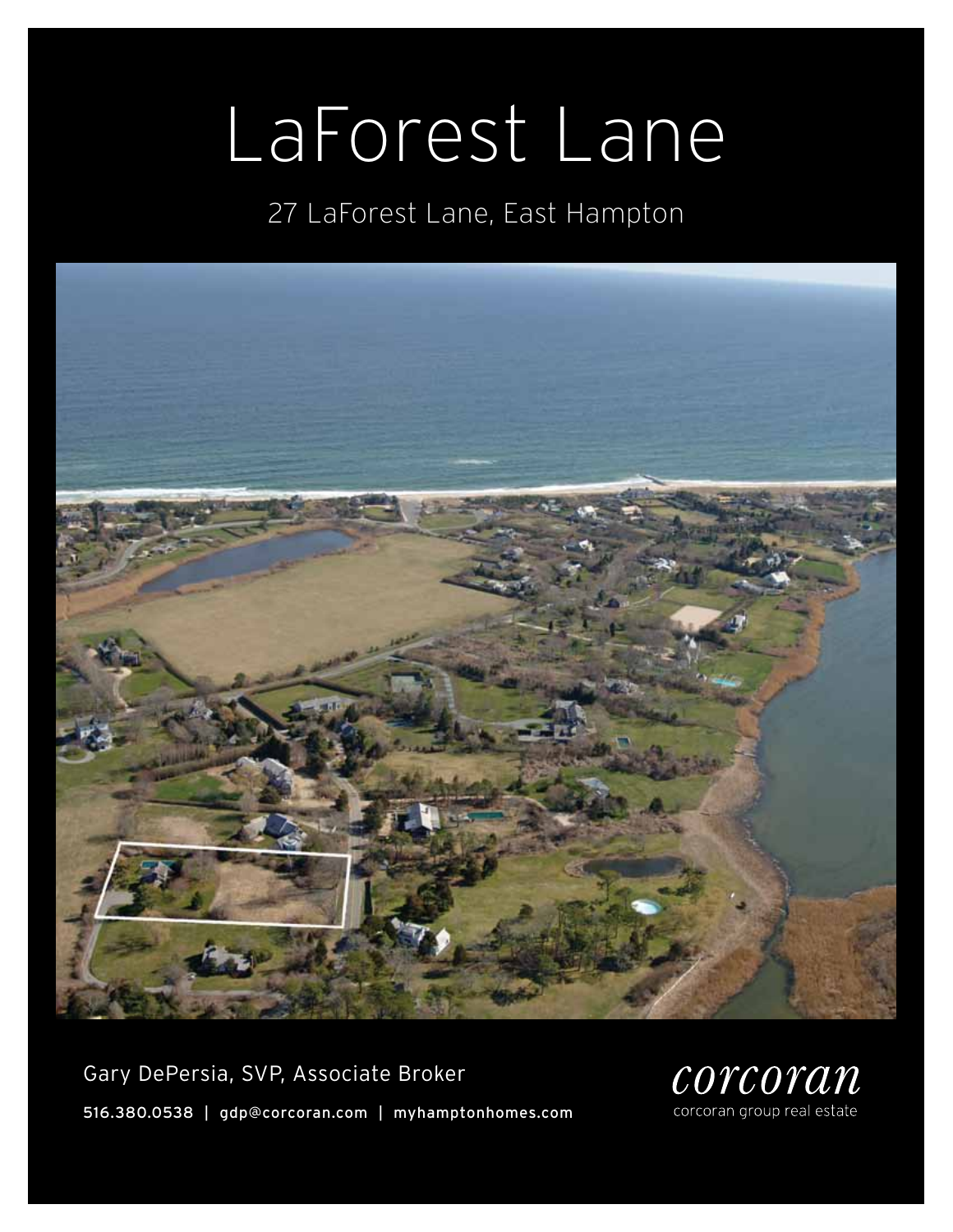### LaFOrest lane

East Hampton. A quintessential renovated cottage offers a combination of location, style and potential just a short stroll to Georgica Beach. Recently renovated and stylishly appointed, this 2,000 SF+/- traditional offers a living room and dining area highlighted by beamed ceiling and fireplace with French doors opening to the grounds outside. A large eat-in kitchen with vaulted ceilings is joined by 2 beautiful bedrooms on first floor, each with baths ensuite. Upstairs, the master bedroom with vaulted ceiling and with its own bathroom is joined by a sleeping loft. Outside, the spacious grounds offers a 40 foot heated gunite pool overlooking fields beyond with room for tennis. And if something more substantial is your choice, enjoy this simple, yet elegant offering while your plans for a much more substantial residence up to 6,200 SF+/- still with room for tennis becomes a reality. Call for your own preview today. Co-Exclusive. \$4.75M WEB# 32601

### - Built 1974

- Farmhouse / Traditional
- South of the Highway
- 2,000 SF+/-
- 1.2 Acres
- 2 Stories
- Cedar Shingle
- 3 Bedrooms + 1 Bedroom / Loft
- 3 Bathrooms
- 3 Fireplaces
- Oil Hot Air Heat - Central Air Conditioning
- Alarm Installed
- 200 Amp Electrical Panel
- Town Water
- 20X40 Heated Gunite Pool
- Room for Tennis Court
- 12 Zone Irrigation System
- Wide Plank Pine Floors
- Private Driveway

- Entry Foyer
- Open Living Room and Dining Room with Fireplace
- Kitchen with : - Breakfast Room with Fireplace
- 2 Bedrooms - 2 Bathrooms
- Stainless Steel Appliances
- GE Dishwasher
- GE Refrigerator / Freezer
- Jenn-Air Range (gas cook top)

### Second Floor and Lower Level

- Master Suite with Fireplace
- Attic space converted to bedroom

- Unfinished Basement - Laundry Room - Mechanicals

# Property Details / Amenities / Features

## First Floor





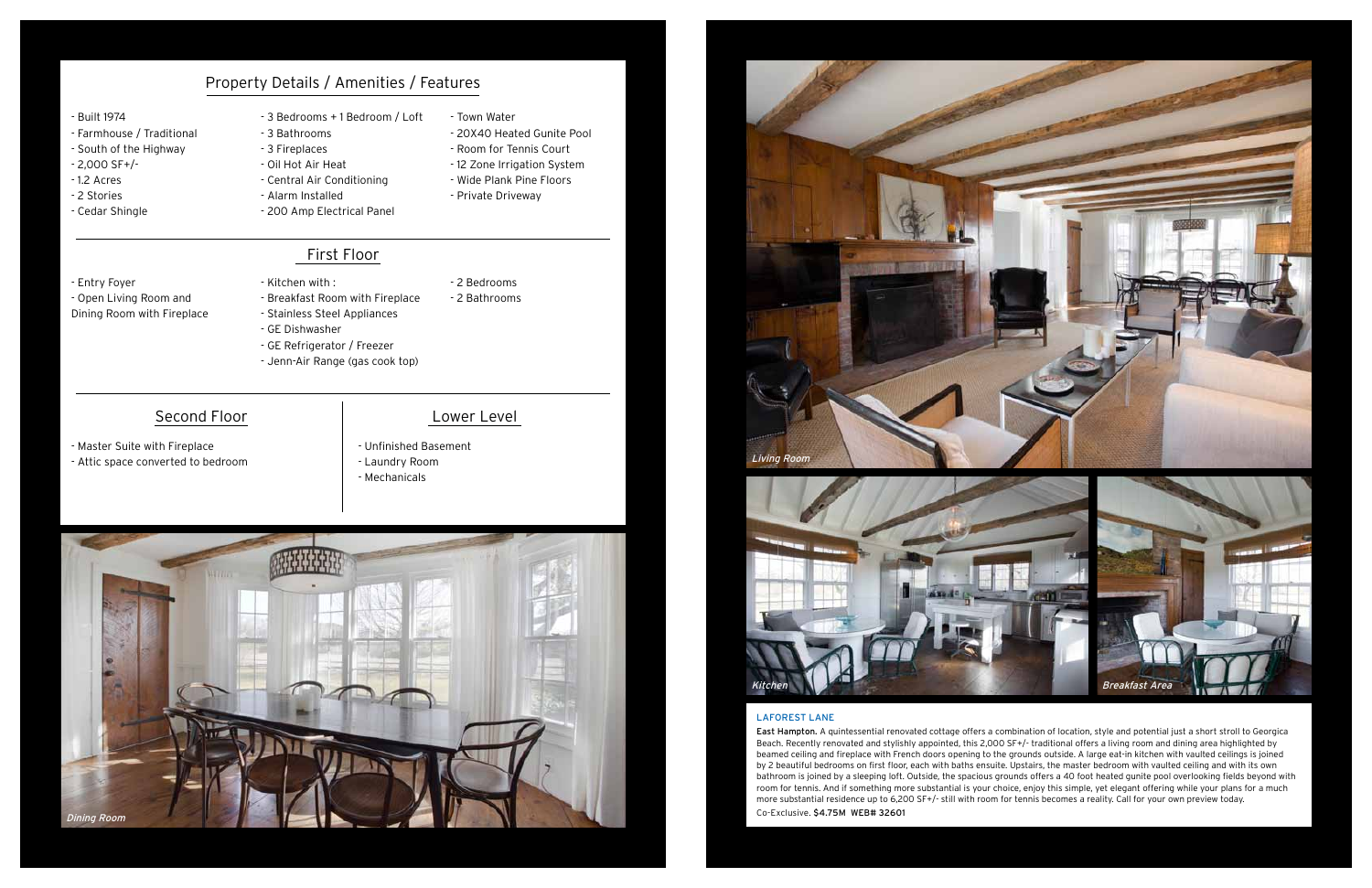





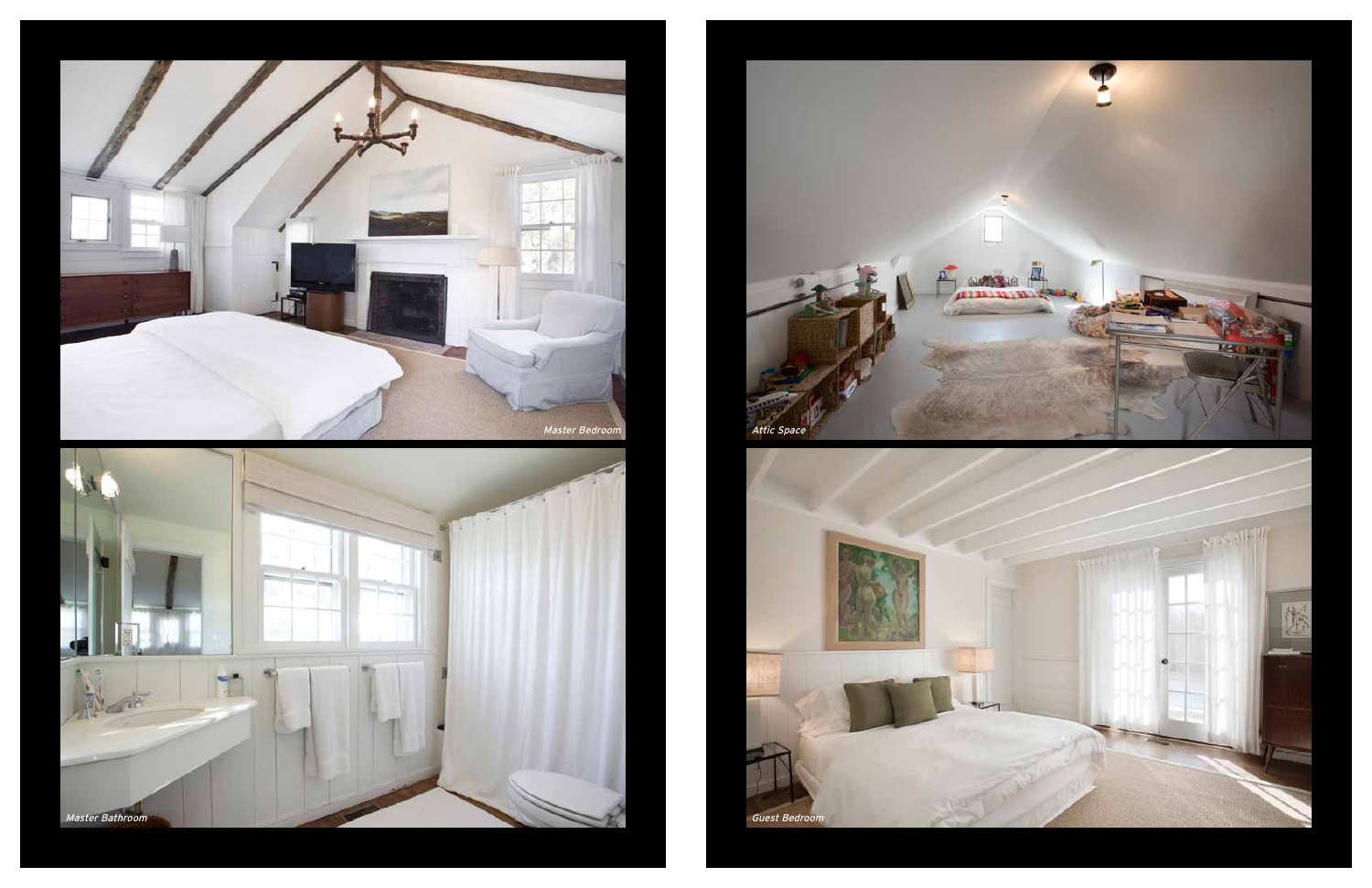